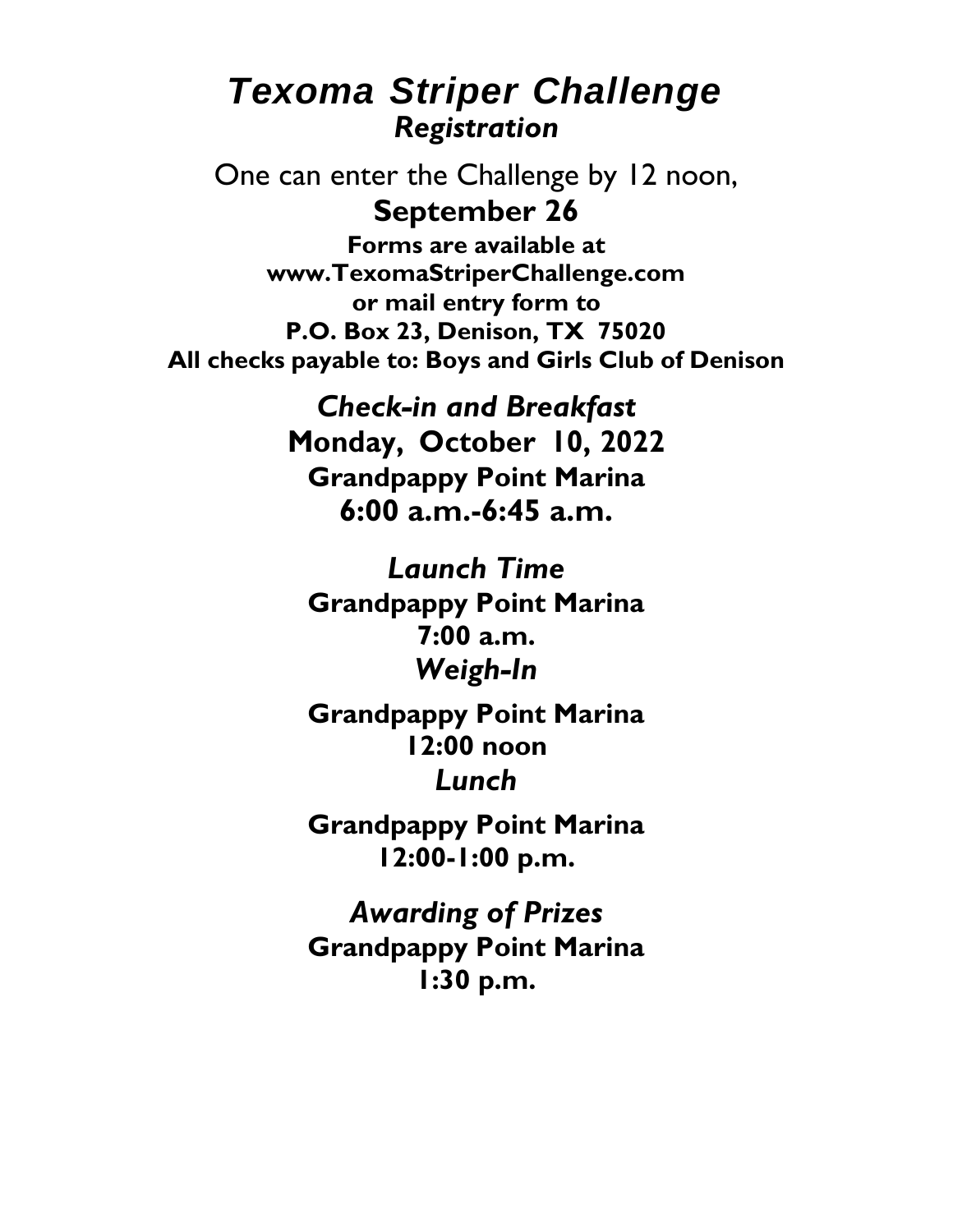## **TEXOMA STRIPER CHALLENGE Lake Texoma—October 10, 2022**

**1. Eligibility: Texoma Striper Challenge is open to any angler who possesses a valid fishing license for the portion of Lake Texoma he/she wishes to fish in. All anglers are required to have the appropriate license on their person at all times while fishing. TSC reserves the right to refuse any entries.**



**For complete licensing information consult the Texoma Striper Challenge Licensing Requirements attached.**

- **2. Fees & Registration: Entry fee is \$600 per boat with a fishing guide and \$300 per boat without fishing guide. No registrations will be accepted after 12 noon on September 26. Sign up early to reserve your spot. In the event of last-minute guide loss(es) the last teams registered for a guided trip may be rescheduled or refunded. All persons aboard a competing boat must be registered with tournament officials. Each team/boat shall have a captain. One will be assigned if a team has not specified a particular person. Any change in team members must be presented to TSC Committee prior to start time.**
- **3. Optional Big Fish Pot: An optional \$10/fisherman will be collected at check-in for the Big Fish Pot. This is a side pot and is separate from the main competition. Only those participating in this pot will be eligible to win the pot contents. This pot will be split 50/50 with the Boys and Girls Club of Denison. A person may pull their individual fish from the team's five (5) fish stringer (once it has been weighed in the main competition) and place it in the Big Fish Pot Competition.**
- **4. Tournament Hours: Begins with check-in and breakfast at 6:00 a.m. Fishing will begin at 7:00 a.m. and will conclude by 12 noon. Official clock will be at headquarters (Grandpappy Point).**
- **5. Weigh-in Location: Weigh-in will be at the Grandpappy Point Marina beginning at 12:00 noon.**
- **6. Fish: All fish remain the property of the participating fishermen, and are subject to inspection. Fish submitted at the weigh-in must be "fit for the table", i.e., they must have red gills, clear eyes, and firm flesh. Each fisherman should bring an ice chest or other container to take home their cleaned fish.**
- **7. Tie: In the event of a tie in the weigh-in, the first tie breaker shall be the weight of the biggest fish. The second tie breaker is the length of the biggest fish and the third tie breaker would be the girth of the biggest fish.**